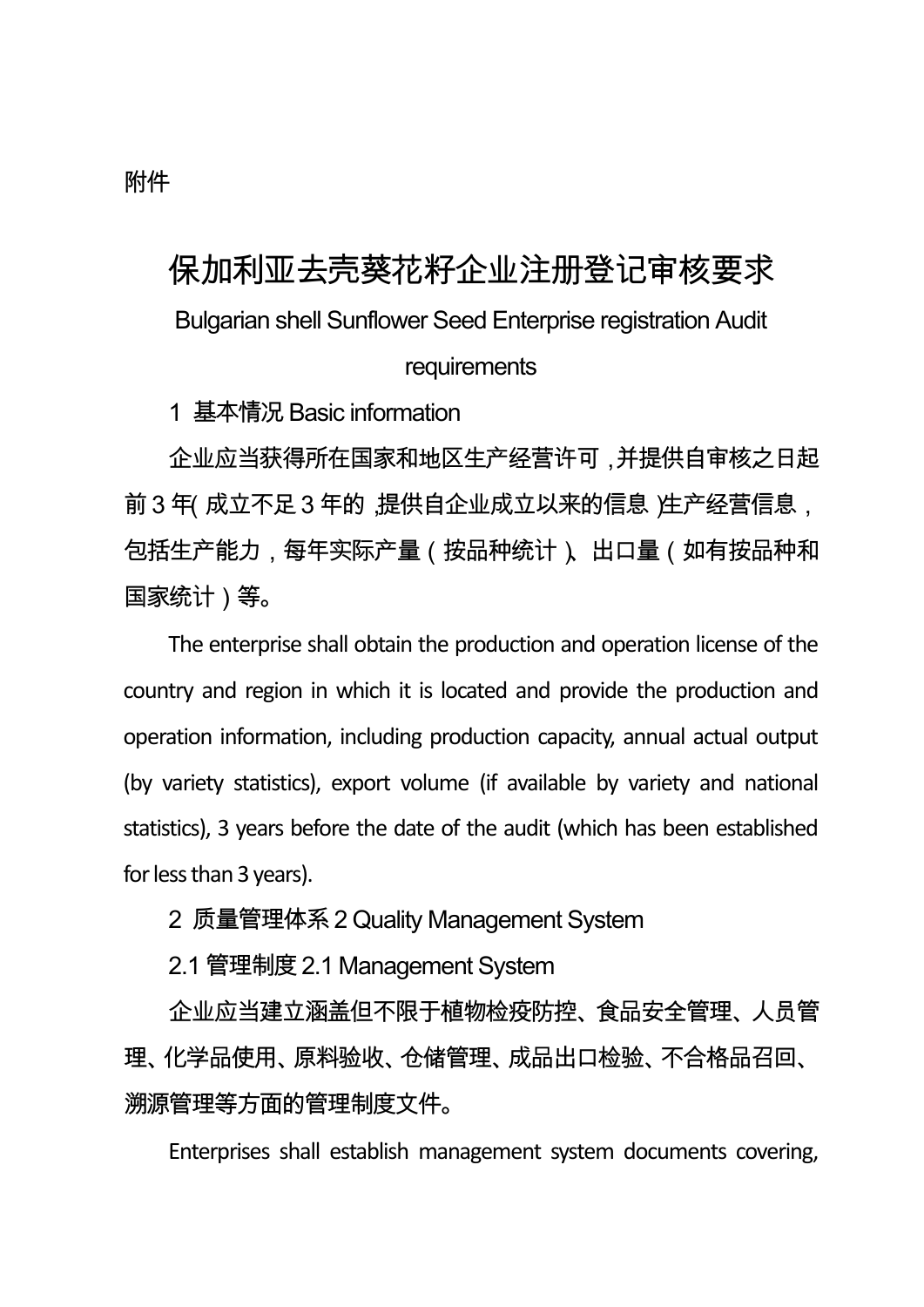but not limited to, phytosanitary prevention and control, food safety management, personnel management, use of chemicals, acceptance of raw materials, warehousing management, export inspection of finished products, recall of nonconforming products, traceability management, etc.

2.2 管理组织机构2.2 Management of organizational bodies

检查企业应当设立负责植物卫生、食品安全管理的部门或岗位,并 配备具有植物卫生、食品安全相关专业背景的管理人员。

Inspection enterprises shall set up departments or posts responsible for plant hygiene and Food Safety management, and be equipped with managers with professional backgrounds related to plant hygiene and food safety.

3 原料安全管理3 Raw Material Safety management

3.1 原料采购3.1 Raw Material sourcing

企业生产原料应来自非中方关注的检疫性有害生物发生区域,原料 供应商应具备符合当地要求的资质。

The raw materials produced by enterprises should come from areas where quarantine pests are not of concern to the Chinese side, and raw material suppliers should have qualifications that meet local requirements.

3.2 原料验收及存放3.2 Raw material acceptance and storage

企业在原料入厂前应对原料的植物检疫、植物安全情况进行检查, 或采取必要的除害措施,确保原料符合安全生产要求,并建立验收记录 和除害记录。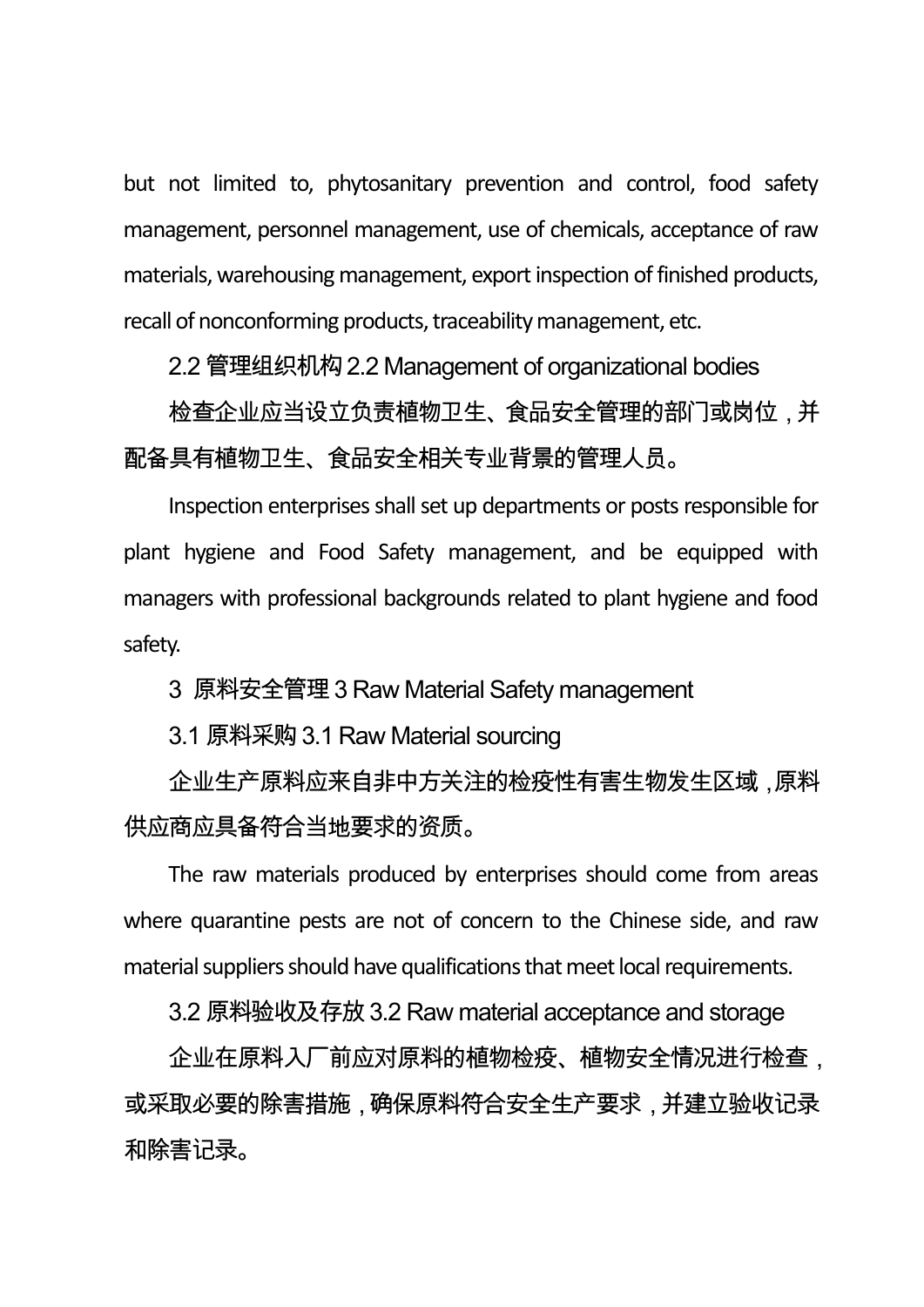Enterprises should inspect the phytosanitary and plant safety of raw materials before they enter the factory, or take necessary pesticide measures to ensure that the raw materials meet the requirements of production safety, and establish acceptance records and pesticide records.

4 生产安全管理4 Production Safety Management

4.1 生产环境4.1 Production environment

企业生产区域周边不应存在对产品安全造成污染的因素。

There should be no pollution factors for product safety around the production area of the enterprise.

4.2 人员要求4.2 Personnel requirements

企业从业人员应当具备安全生产所需要的健康、卫生条件。

Enterprise employees should have the health and sanitary conditions needed for safe production.

4.3 过程控制4.3 Process Control

企业的生产加工工艺流程及相应的主要工艺参数应科学、规范,能 够保证产品安全,并在存在安全风险的关键环节采取专门的危害控制措 施或设立关键控制点(CCP)。

The production and processing process of the enterprise and the corresponding main process parameters shall be scientific and standardized, be able to ensure the safety of the product, and take special hazard control measures or set up key control points (CCP) in the key link where there is a safety risk.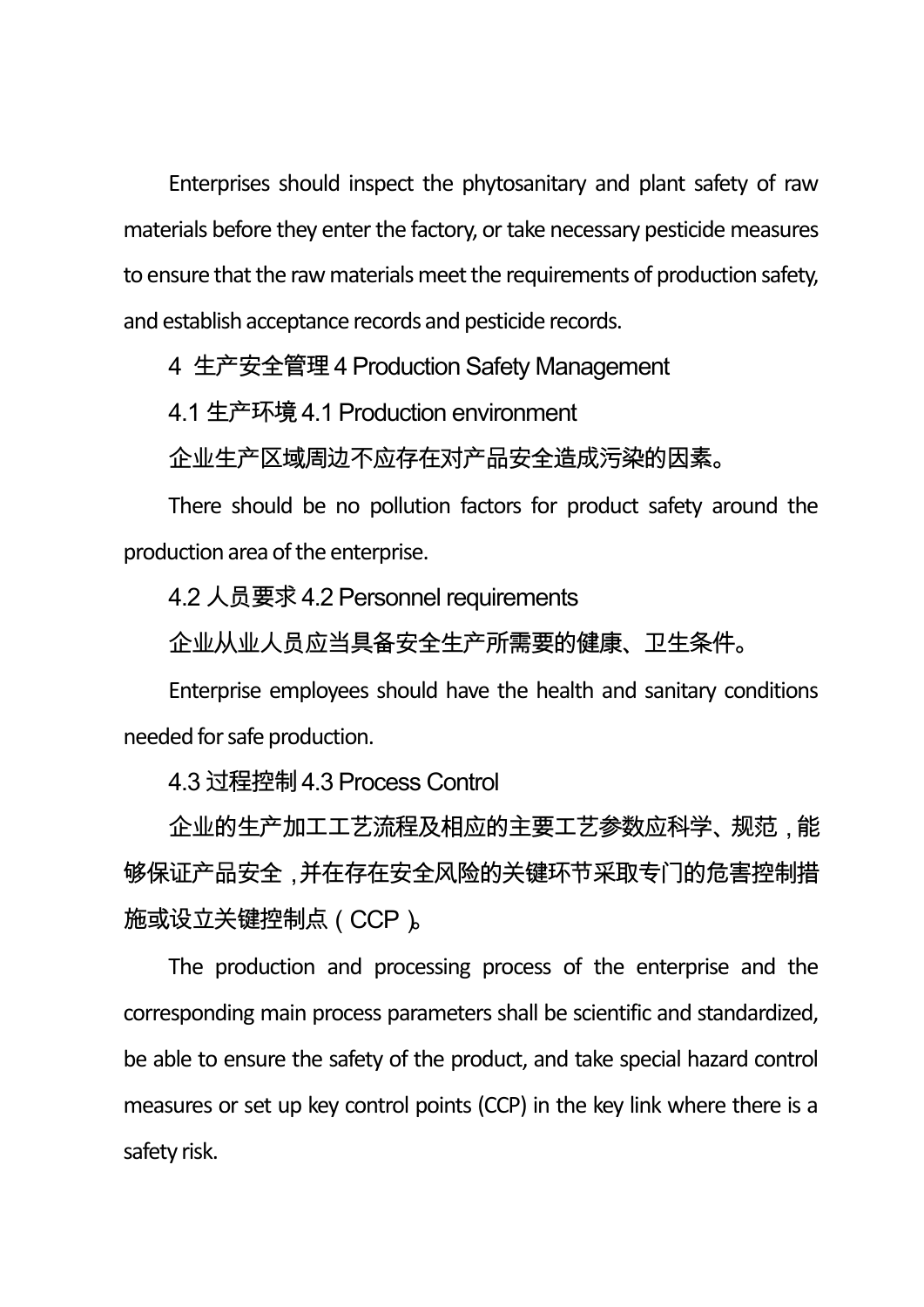4.4 安全风险控制4.4 Security Risk Control

企业应对产品中微生物、重金属、农药残留、食品添加剂(如使用) 等食品安全风险进行控制并实施监测,确保符合中国及原产国要求。

Enterprises should control and monitor food safety risks such as microorganisms, heavy metals, pesticide residues, food additives (such as use) in products to ensure compliance with China and country of origin requirements.

4.5 异物控制4.5 Foreign Body Control

企业应采取措施确保产品中不会混入异物,并对成品进行检查。

Enterprises should take measures to ensure that products are not mixed with foreign bodies and that the finished product is inspected.

4.6 生产用水 (如使用) 4.6 Production water (if used)

企业应当对生产用水水质进行检测,确保符合安全要求,不会对产 品造成污染。Enterprises shall test the water quality of production water to ensure that it meets safety requirements and does not cause pollution to products.

4.7 疾病媒介生物控制4.7 Disease Vector Biological control

企业在生产各环节应建立防蚊、蝇、鼠等媒介生物控制措施。

Enterprises should establish anti-mosquito, fly, rat and other media biological control measures in all aspects of production.

4.8 清洁消毒管理4.8 Cleaning and disinfection management 企业应具备相对独立的清洁消毒区域,配备与生产相适应的清洁消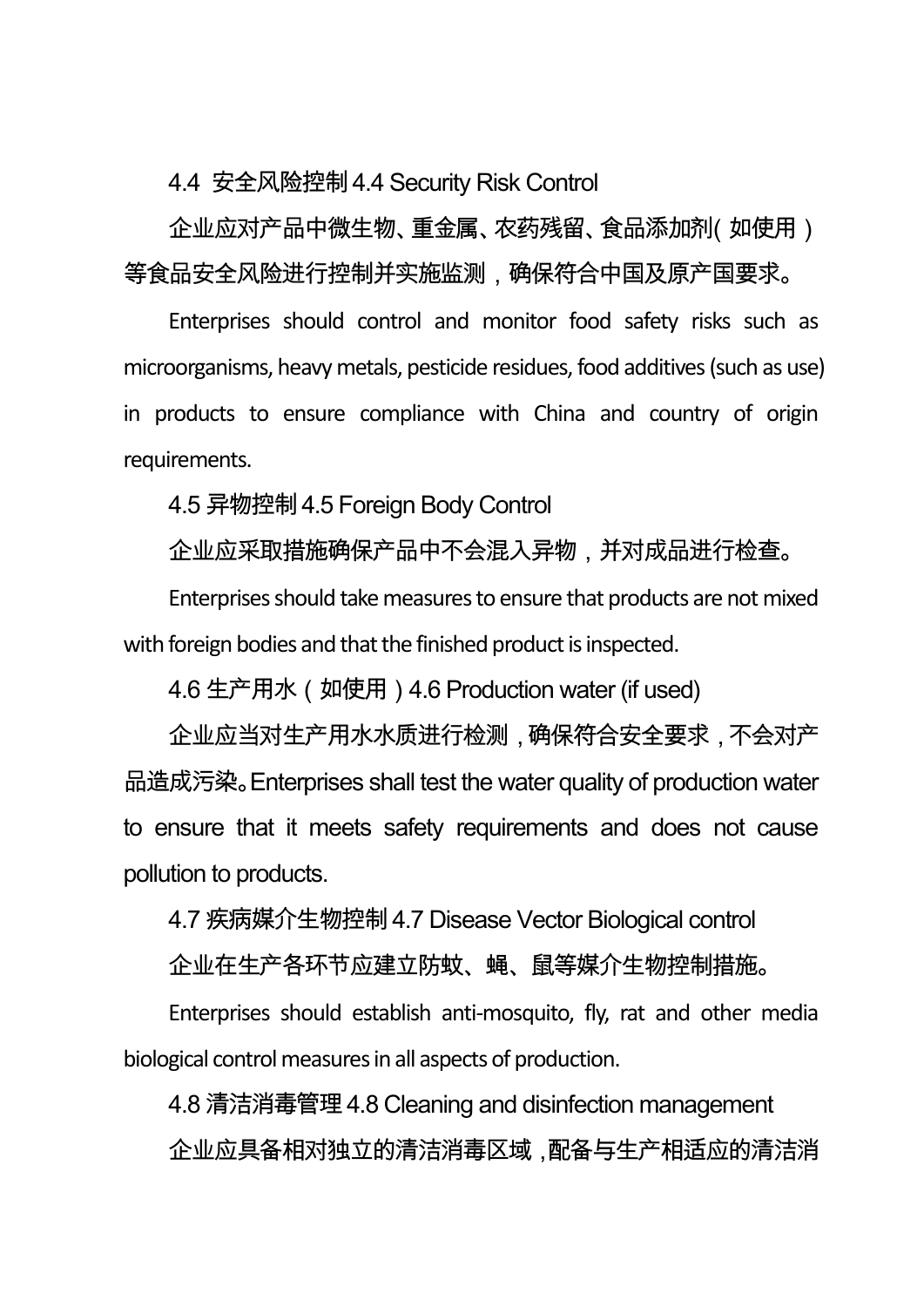毒设备,洗涤、消毒剂等,并安全存放避免对产品造成污染。企业应建 立使用和保存记录。Enterprises should have a relatively independent cleaning and disinfection area, equipped with the production of clean disinfection equipment, washing, disinfectant, etc., and safe storage to avoid pollution to the product. The enterprise shall establish the use and preservation of records.

5 产品管理5 Product Management

5.1 产品检验 5.1 Product Inspection

企业应对产品实施植物检疫、食品安全等检测,确保符合中国要求, 并保存检测记录。Enterprises should implement plant quarantine, food safety and other testing to ensure compliance with Chinese requirements, and maintain testing records.

5.2 包装材料5.2 Packaging Materials

产品包装包装、标签、标识应当符合中国要求。Product packaging packaging, labelling, marking should meet China's requirements.

6 仓储管理6 Warehousing Management

6.1 企业应建立与生产相适应,相对独立、封闭的仓储设施。仓储 设施内的温度、湿度、卫生等条件适宜产品存储。6.1 Enterprises shall establish a relatively independent and closed warehousing facility that is compatible with production. The temperature, humidity, hygiene and other conditions in the storage facilities are suitable for product storage.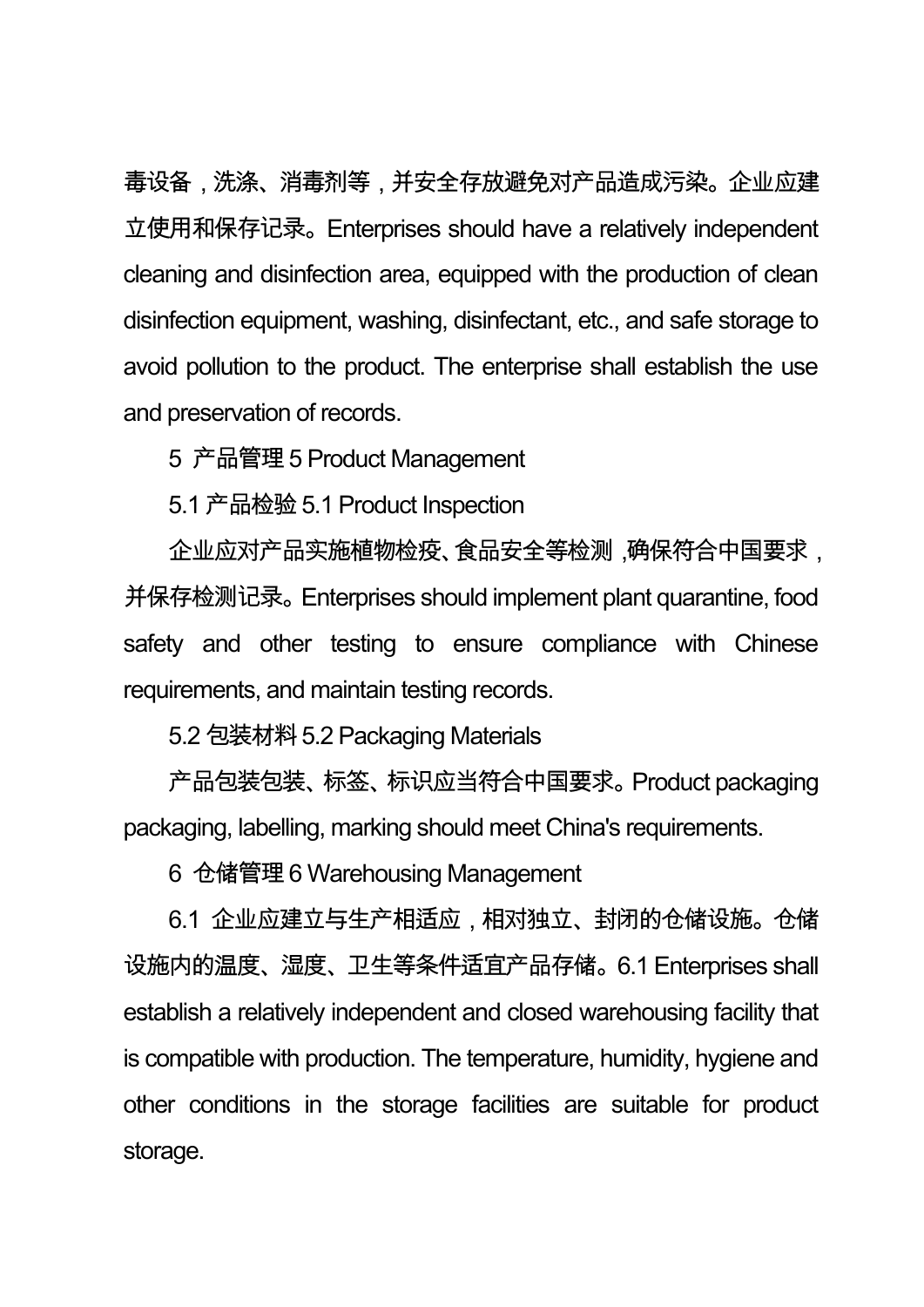6.2 产品进入仓库前应当进行检查,并有入库验收、存放、出库记 录。6.2 Products should be inspected before entering the warehouse, and there is storage acceptance, storage, warehouse records

7 有害生物控制7 Pest Control

7.1 对中方关注的检疫性有害生物的防控 7.1 Prevention and control of quarantine pests concerned by China

企业应在生产、存储环节采取有效措施防止产品被有害生物侵染, 并对中方关注的检疫性有害生物进行监测。Enterprises should take effective measures in the production and storage links to prevent products from being infected by pests, and monitor quarantine pests of concern to China.

7.2 有害生物鉴定7.2 Pest Identification

企业对在生产、存储过程中发现的有害生物,应具备鉴定能力,或 委托专业机构实施鉴定,并建立工作记录。Enterprises should have the ability to identify harmful organisms found in the production and storage process, or entrust professional institutions to carry out identification, and establish work records.

7.3 有害生物防治7.3 Harmful Biological control

企业应定期或在必要的时候,在生产、存储区域实施有害生物防治 措施。Enterprises shall, on a regular basis or when necessary, implement harmful biological control measures in production and storage areas.